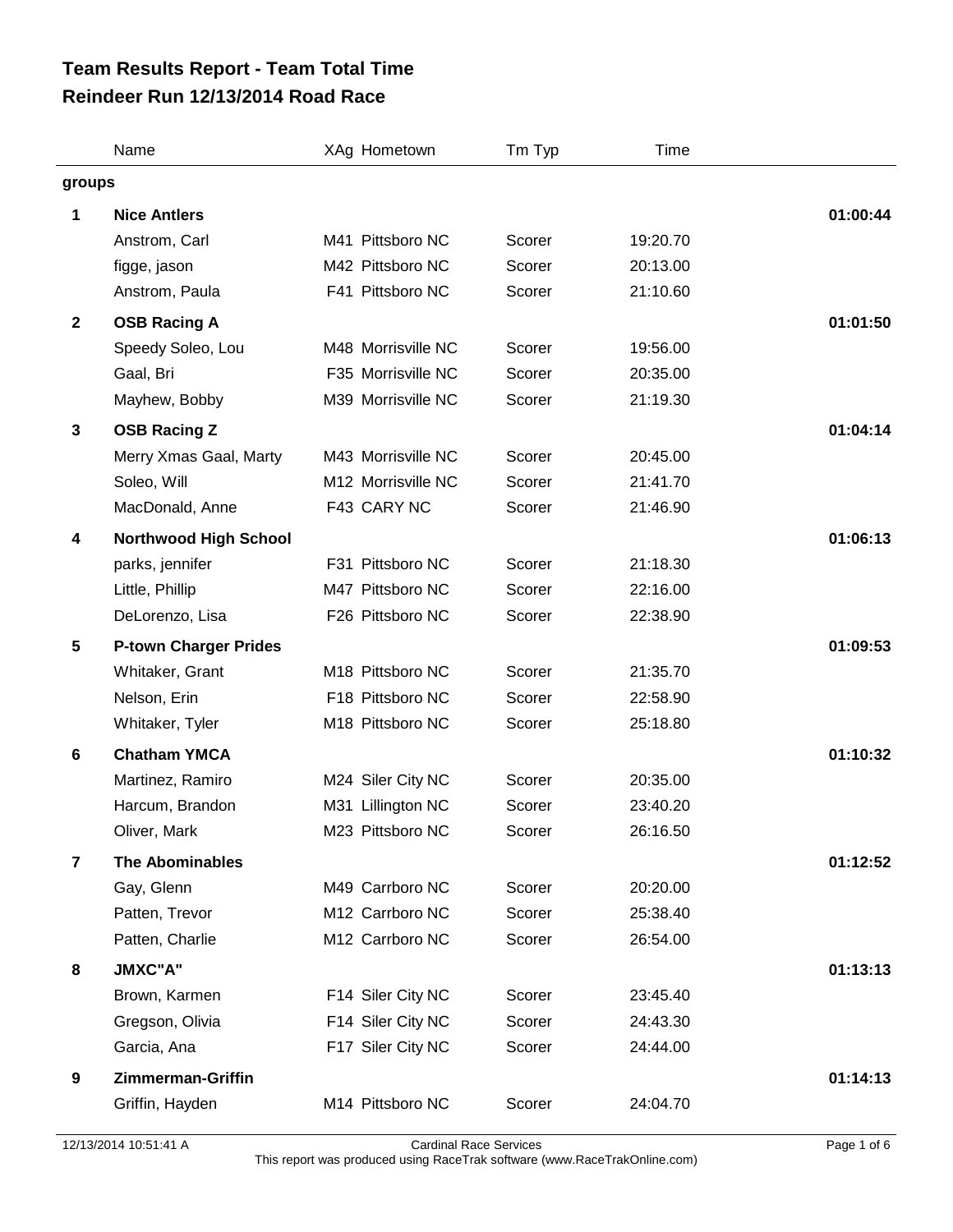|    | Name                            |     | XAg Hometown         | Tm Typ | <b>Time</b> |          |
|----|---------------------------------|-----|----------------------|--------|-------------|----------|
|    | Zimmerman, Quade                |     | M14 Pittsboro NC     | Scorer | 24:12.90    |          |
|    | Zimmerman, Keegan               |     | M14 Pittsboro NC     | Scorer | 25:55.20    |          |
| 10 | JMXC"B"                         |     |                      |        |             | 01:15:22 |
|    | Gomez, Franklin                 |     | M18 Siler City NC    | Scorer | 20:53.00    |          |
|    | Hedrick, Joanna                 |     | F51 Siler City NC    | Scorer | 26:59.70    |          |
|    | Pillars, Wendi                  |     | F45 Siler City NC    | Scorer | 27:29.60    |          |
| 11 | <b>Chiseled Runners</b>         |     |                      |        |             | 01:16:25 |
|    | Szpunar, Sean                   |     | M32 Siler City NC    | Scorer | 21:51.40    |          |
|    | davis, rob                      |     | m51 Siler City NC    | Scorer | 26:13.60    |          |
|    | Szilvay, Pete                   |     | M49 Siler City NC    | Scorer | 28:20.30    |          |
| 12 | <b>HickChicks</b>               |     |                      |        |             | 01:17:24 |
|    | Hickerson, Michelle             |     | F45 Chapel Hill NC   | Scorer | 24:25.10    |          |
|    | patten, evelyn                  |     | F12 Chapel Hill NC   | Scorer | 25:14.10    |          |
|    | Hickerson, Natalie              |     | F14 Chapel Hill NC   | Scorer | 27:45.30    |          |
| 13 | <b>JS Waters</b>                |     |                      |        |             | 01:19:40 |
|    | Breedlove, Kristen              |     | F30 Goldston NC      | Scorer | 24:41.50    |          |
|    | Chance, Brad                    |     | M52 asheboro NC      | Scorer | 26:29.90    |          |
|    | Campbell, Thomas                |     | M57 Siler City NC    | Scorer | 28:28.20    |          |
| 14 | 4 Rubini a Runnin'              |     |                      |        |             | 01:21:33 |
|    | Rubinas, Charlie                |     | M13 Pittsboro NC     | Scorer | 23:22.10    |          |
|    | Rubinas, Peter                  |     | M39 Pittsboro NC     | Scorer | 26:12.90    |          |
|    | Rubinas, Patrick                |     | M11 Pittsboro NC     | Scorer | 31:58.30    |          |
| 15 | <b>WTF! Where's The Finish?</b> |     |                      |        |             | 01:22:00 |
|    | Tanceusz, Kevin                 |     | M32 Pittsboro NC     | Scorer | 25:21.00    |          |
|    | Pyke, Jessica                   |     | F23 Carrboro NC      | Scorer | 28:19.50    |          |
|    | Houthoofd, Ryan                 |     | M23 Carrboro NC      | Scorer | 28:20.00    |          |
| 16 | <b>Stallions</b>                |     |                      |        |             | 01:22:36 |
|    | Jaggers, Kristopher             |     | M24 Sanford NC       | Scorer | 23:23.90    |          |
|    | Harrison, AJ                    |     | M19 Winston Salem NC | Scorer | 24:28.80    |          |
|    | Warren, Natalie                 |     | F31 Sanford NC       | Scorer | 34:43.20    |          |
| 17 | <b>Skinny Mills</b>             |     |                      |        |             | 01:26:09 |
|    | Miller, Christopher             | M39 |                      | Scorer | 19:20.00    |          |
|    | Miller, Matt                    |     | M38 Sanford NC       | Scorer | 29:34.40    |          |
|    | Miller, Crissy                  |     | F38 Sanford NC       | Scorer | 37:14.70    |          |
| 18 | <b>Horton Wildcats</b>          |     |                      |        |             | 01:26:39 |
|    | Darnell, Tyree                  |     | M27 Pittsboro NC     | Scorer | 25:08.10    |          |
|    | Walgate, Edward                 |     | M34 Pittsboro NC     | Scorer | 29:37.90    |          |
|    | Sudol, Justin                   |     | M36 Cary NC          | Scorer | 31:52.70    |          |
|    |                                 |     |                      |        |             |          |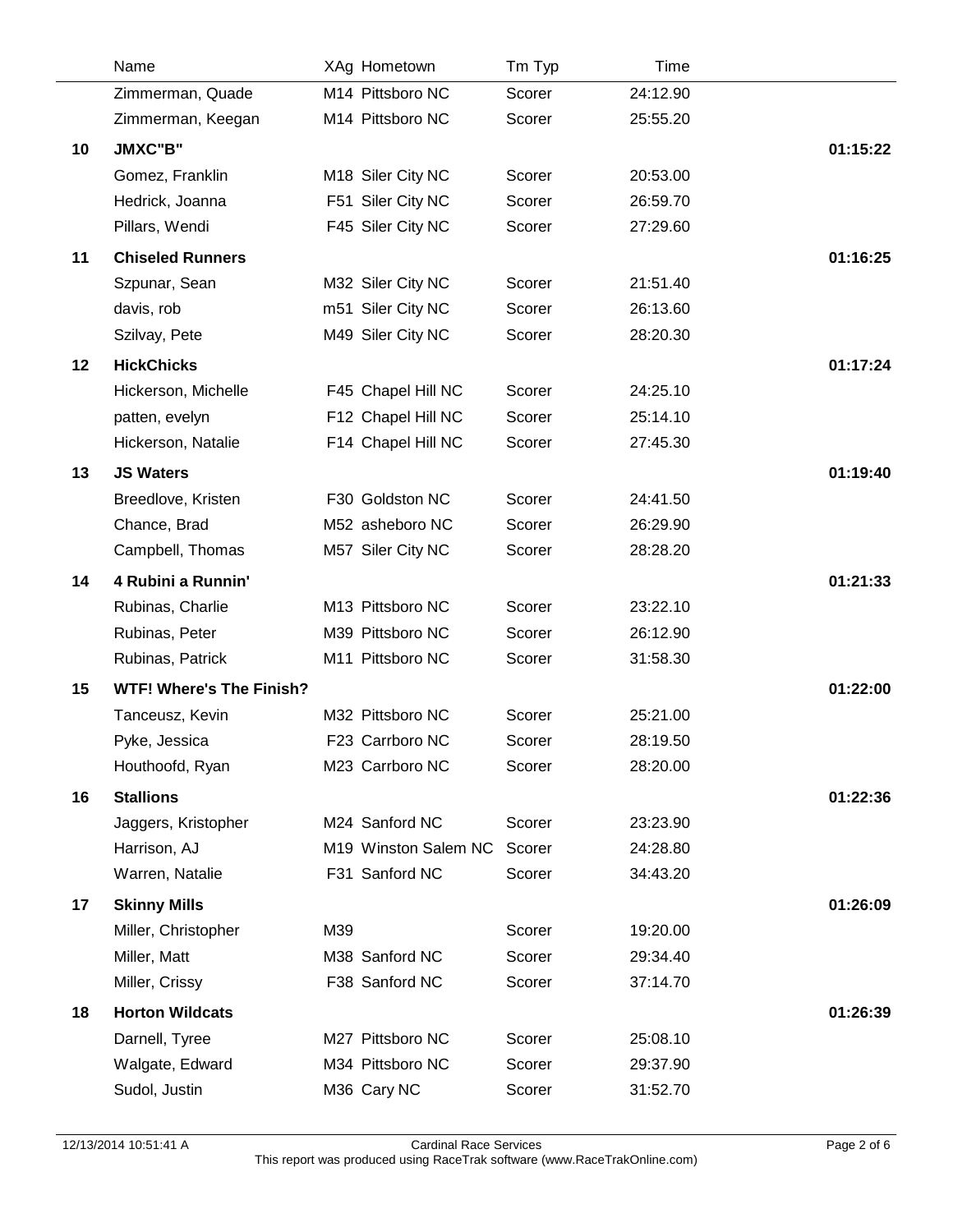|    | Name                             | XAg Hometown         | Tm Typ | Time     |          |
|----|----------------------------------|----------------------|--------|----------|----------|
| 19 | <b>Santas of Anarchy</b>         |                      |        |          | 01:27:09 |
|    | Williamson, Owen                 | M12 Pittsboro NC     | Scorer | 27:46.30 |          |
|    | Jones, Watson                    | M12 Pittsboro NC     | Scorer | 27:46.30 |          |
|    | Williamson, Elias                | M12 Pittsboro NC     | Scorer | 31:36.00 |          |
| 20 | <b>The bRUNch Club</b>           |                      |        |          | 01:30:46 |
|    | Brieto, Nathan                   | M32 Chapel Hill NC   | Scorer | 27:04.70 |          |
|    | Jeffreys, Nick                   | M30 Holly Springs NC | Scorer | 29:16.40 |          |
|    | Coble, Tara                      | F37 BURLINGTON NC    | Scorer | 34:24.60 |          |
| 21 | <b>Sugar Plum Fairies</b>        |                      |        |          | 01:32:16 |
|    | Schoole, Pete                    | M46 Pittsboro NC     | Scorer | 25:17.20 |          |
|    | Martina, Milinda                 | F42 Pittsboro NC     | Scorer | 32:50.60 |          |
|    | Lilley, Natalie                  | F40 Pittsboro NC     | Scorer | 34:08.00 |          |
| 22 | <b>Running Rams</b>              |                      |        |          | 01:33:23 |
|    | Gaines, Lindsay                  | F29 Siler City NC    | Scorer | 29:08.60 |          |
|    | Morgan, Alex                     | M7 Siler City NC     | Scorer | 30:56.30 |          |
|    | Morgan, Chad                     | M39 Siler City NC    | Scorer | 33:18.00 |          |
| 23 | <b>Bear Creek Bears (Pfizer)</b> |                      |        |          | 01:33:37 |
|    | Elkins, Sawyer                   | M10 Bear Creek NC    | Scorer | 28:33.50 |          |
|    | Elkins, Beth                     | F36 Bear Creek NC    | Scorer | 30:59.40 |          |
|    | Elkins, Abby                     | F12 Bear Creek NC    | Scorer | 34:04.30 |          |
| 24 | <b>SCE Bulldogs #1</b>           |                      |        |          | 01:35:46 |
|    | Savage, Larry                    | M46 Cary NC          | Scorer | 20:27.30 |          |
|    | Smith, Gail                      | F56 Sanford NC       | Scorer | 31:27.80 |          |
|    | Whitehead, Sandy                 | F43 Ramseur NC       | Scorer | 43:50.70 |          |
| 25 | <b>Jaguars</b>                   |                      |        |          | 01:36:21 |
|    | Wood, Wendy                      | F44 Chapel Hill NC   | Scorer | 27:28.50 |          |
|    | Keune, Sarah                     | F32 Apex NC          | Scorer | 32:01.10 |          |
|    | Parker, Karen                    | F47 Chapel Hill NC   | Scorer | 36:51.50 |          |
| 26 | <b>J PEAs</b>                    |                      |        |          | 01:36:31 |
|    | Johnson, Pete                    | M46 Pittsboro NC     | Scorer | 27:50.40 |          |
|    | Johnson, Abby                    | F13 Pittsboro NC     | Scorer | 34:16.40 |          |
|    | Johnson, Emi                     | F11 Pittsboro NC     | Scorer | 34:24.10 |          |
| 27 | <b>Team Vaughn Rules!</b>        |                      |        |          | 01:39:37 |
|    | Vaughn, Jamie                    | M39 Chapel Hill NC   | Scorer | 22:33.70 |          |
|    | Vaughn, Beth                     | F37 Chapel Hill NC   | Scorer | 38:31.40 |          |
|    | Vaughn, Jackson                  | M7 Chapel Hill NC    | Scorer | 38:31.80 |          |
| 28 | <b>Last Minute TTL</b>           |                      |        |          | 01:39:42 |
|    | Ferrick, Lilly                   | F48 Durham NC        | Scorer | 31:00.60 |          |
|    |                                  |                      |        |          |          |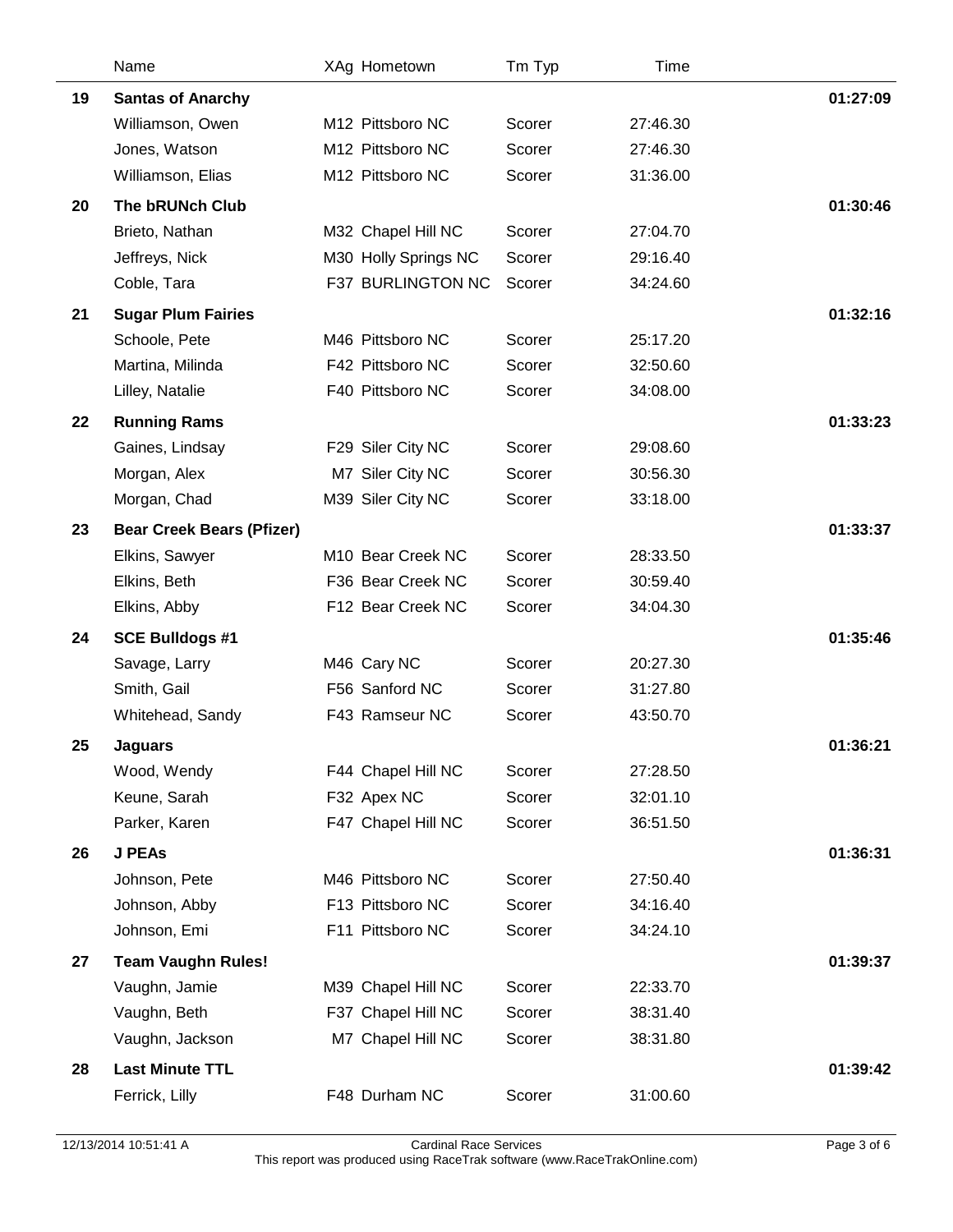|    | Name                                   | XAg Hometown       | Tm Typ | Time     |          |
|----|----------------------------------------|--------------------|--------|----------|----------|
|    | Mooring, Tracy                         | F36 Durham NC      | Scorer | 31:43.10 |          |
|    | Jarvis, Tina                           | F36 Durham NC      | Scorer | 36:58.40 |          |
| 29 | <b>Sugar Plum Fairies #2</b>           |                    |        |          | 01:42:21 |
|    | Horton, Jennette                       | F41 Pittsboro NC   | Scorer | 33:40.90 |          |
|    | Greger-Holt, Nanci                     | F58 Pittsboro NC   | Scorer | 34:19.80 |          |
|    | Greger-Holt, George                    | M59 Pittsboro NC   | Scorer | 34:20.70 |          |
| 30 | <b>Hart Attackers</b>                  |                    |        |          | 01:42:24 |
|    | Frost, Olivia                          | F14 Pittsboro NC   | Scorer | 33:02.60 |          |
|    | Hart, Buff                             | F18 Pittsboro NC   | Scorer | 33:03.30 |          |
|    | Hart, Libby                            | F47 Pittsboro NC   | Scorer | 36:18.30 |          |
| 31 | <b>Team Nash</b>                       |                    |        |          | 01:43:56 |
|    | Nash, Jessica                          | F13 Chapel Hill NC | Scorer | 34:16.00 |          |
|    | Hawes, LaDeane                         | F34 Chapel Hill NC | Scorer | 34:41.90 |          |
|    | Nash, Elizabeth                        | F13 Chapel Hill NC | Scorer | 34:58.50 |          |
| 32 | <b>Team Gordon</b>                     |                    |        |          | 01:53:19 |
|    | Griffith, Sam                          | M11 Pittsboro NC   | Scorer | 35:19.60 |          |
|    | Gordon, Diane                          | F44 Pittsboro NC   | Scorer | 35:21.30 |          |
|    | Gordon, Alyssa                         | F20 Pittsboro NC   | Scorer | 42:38.00 |          |
| 33 | <b>Santa's Secret Reindeer Rompers</b> |                    |        |          | 01:54:18 |
|    | Simpson, Susan                         | F56 Chapel Hill NC | Scorer | 36:19.00 |          |
|    | Kesler, Karen                          | F46 Chapel Hill NC | Scorer | 38:58.40 |          |
|    | Pass, Kris                             | F45 Chapel Hill NC | Scorer | 39:01.00 |          |
| 34 | <b>Partnership for Children</b>        |                    |        |          | 01:54:24 |
|    | Race, Joe                              | M35 Midland VA     | Scorer | 27:56.00 |          |
|    | Race, Elizabeth                        | F33 Midland VA     | Scorer | 43:13.10 |          |
|    | Race, Genevieve                        | F0 Midland VA      | Scorer | 43:14.80 |          |
| 35 | <b>Megginsons Milers</b>               |                    |        |          | 01:56:32 |
|    | Megginson, Calvin                      | M24 Pittsboro NC   | Scorer | 26:58.20 |          |
|    | Megginson, Melissa                     | F27 Durham NC      | Scorer | 43:13.10 |          |
|    | Megginson, Keith                       | M63 Pittsboro NC   | Scorer | 46:20.90 |          |
| 36 | <b>RUN4FUN</b>                         |                    |        |          | 01:58:07 |
|    | ATKINS, WILLIAM                        | M58 Sanford NC     | Scorer | 28:55.70 |          |
|    | FLYNT, HILARY                          | F35 Sanford NC     | Scorer | 44:34.40 |          |
|    | Riddle, Danielle                       | F34 Sanford NC     | Scorer | 44:36.60 |          |
| 37 | <b>M2K2</b>                            |                    |        |          | 01:59:03 |
|    | Malterer, Melanie                      | F36 Chapel Hill NC | Scorer | 34:54.70 |          |
|    | Strassel, Mary                         | F37 Pittsboro NC   | Scorer | 37:56.40 |          |
|    | Strassel, Keith                        | M42 Pittsboro NC   | Scorer | 46:11.90 |          |
|    |                                        |                    |        |          |          |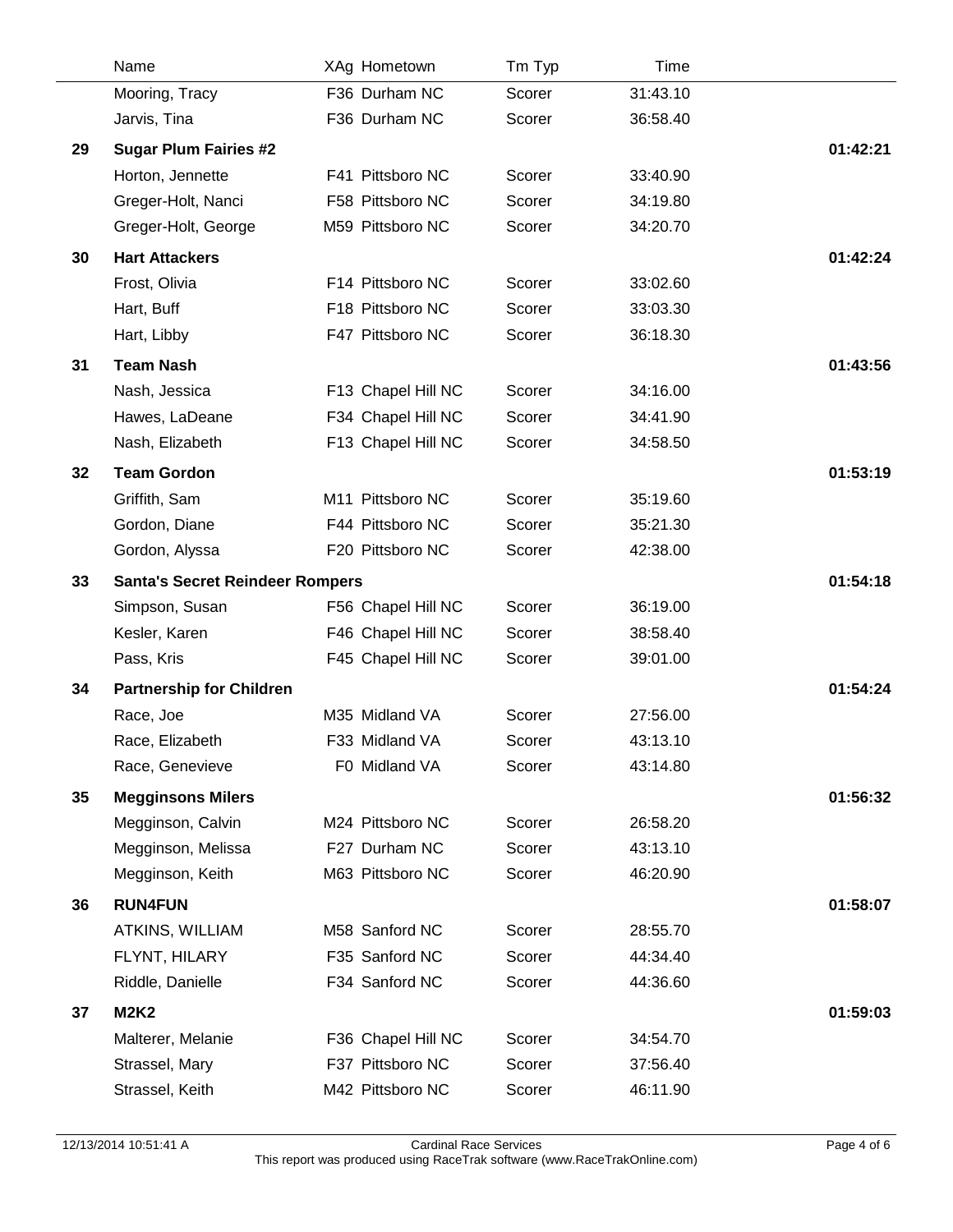|    | Name                            | XAg Hometown                          | Tm Typ           | Time                 |          |
|----|---------------------------------|---------------------------------------|------------------|----------------------|----------|
| 38 | <b>Team Goyea</b>               |                                       |                  |                      | 01:59:44 |
|    | Goyea, Matthew                  | M11 Pittsboro NC                      | Scorer           | 38:13.80             |          |
|    | Goyea, Lizzie                   | F9 Pittsboro NC                       | Scorer           | 40:22.60             |          |
|    | Goyea, Abby                     | F13 Pittsboro NC                      | Scorer           | 41:07.60             |          |
| 39 | <b>Triple Threat</b>            |                                       |                  |                      | 02:03:02 |
|    | Cuicchi, Chesley                | F38 Chapel Hill NC                    | Scorer           | 29:31.10             |          |
|    | Kapilovic, Fiona                | F44 Chapel Hill NC                    | Scorer           | 46:45.10             |          |
|    | White, Mandy                    | F39 Chapel Hill NC                    | Scorer           | 46:45.60             |          |
| 40 | <b>Bunsen Burners (Pfizer)</b>  |                                       |                  |                      | 02:03:41 |
|    | Fore, Jennifer                  | F37 Raleigh NC                        | Scorer           | 39:47.40             |          |
|    | Bowman, Kathie                  | F63 Apex NC                           | Scorer           | 41:31.10             |          |
|    | Scott, Blair                    | F32 Goldston NC                       | Scorer           | 42:22.30             |          |
| 41 | <b>Sugar Plum Fairies #3</b>    |                                       |                  |                      | 02:08:03 |
|    | Little, Carrie                  | F42 Pittsboro NC                      | Scorer           | 33:26.50             |          |
|    | Homan, Sherri                   | F37 Pittsboro NC                      | Scorer           | 43:49.70             |          |
|    | Southern, Susan                 | F56 Pittsboro NC                      | Scorer           | 50:46.60             |          |
| 42 | <b>Kristiansen Family</b>       |                                       |                  |                      | 02:09:31 |
|    | Kristiansen, Erik               | M37 Chapel Hill NC                    | Scorer           | 34:42.70             |          |
|    | Kristiansen, Ellie              | F5 Chapel Hill NC                     | Scorer           | 34:42.70             |          |
|    | Kristiansen, Jennie             | F37 Chapel Hill NC                    | Scorer           | 01:00:05.30          |          |
| 43 | <b>Frostyflakes</b>             |                                       |                  |                      | 02:10:50 |
|    | Frost, Lynn                     | F45 Pittsboro NC                      | Scorer           | 36:18.60             |          |
|    | cutler, Sandy                   | F45 Pittsboro NC                      | Scorer           | 44:36.00             |          |
|    | Cutler, Art                     | M45 Pittsboro NC                      | Scorer           | 49:55.80             |          |
| 44 | <b>Girl Power (Pfizer)</b>      |                                       |                  |                      | 02:18:23 |
|    | Clayton, Abigail                | F8 Sanford NC                         | Scorer           | 45:48.10             |          |
|    | Purdy, Mahari                   | F9 Sanford NC                         | Scorer           | 45:56.50             |          |
|    | Purdy, Maleigha                 | F9 Sanford NC                         | Scorer           | 46:38.80             |          |
| 45 | <b>Snow Angels</b>              |                                       |                  |                      | 02:23:52 |
|    | Vogler, Katie                   | F22 BURLINGTON NC                     | Scorer           | 41:32.10             |          |
|    | Smith, Cindy                    | F52 Pittsboro NC                      | Scorer           | 51:09.30             |          |
|    | Barber, Renee                   | F50 Greensboro NC                     | Scorer           | 51:10.80             |          |
|    |                                 |                                       |                  |                      |          |
| 46 | <b>Silk Hope Soaring Eagles</b> |                                       |                  |                      | 02:23:57 |
|    | McLaurin, Karen<br>Teague, Dana | F39 Siler City NC<br>F42 Pittsboro NC | Scorer<br>Scorer | 47:21.40<br>48:16.40 |          |
|    | Matthews, Heidi                 | F46 Siler City NC                     | Scorer           | 48:19.30             |          |
|    |                                 |                                       |                  |                      |          |
| 47 | <b>The Green Rockets</b>        |                                       |                  |                      | 02:26:06 |
|    | Russell, Bonnie                 | F41 Chapel Hill NC                    | Scorer           | 46:15.00             |          |